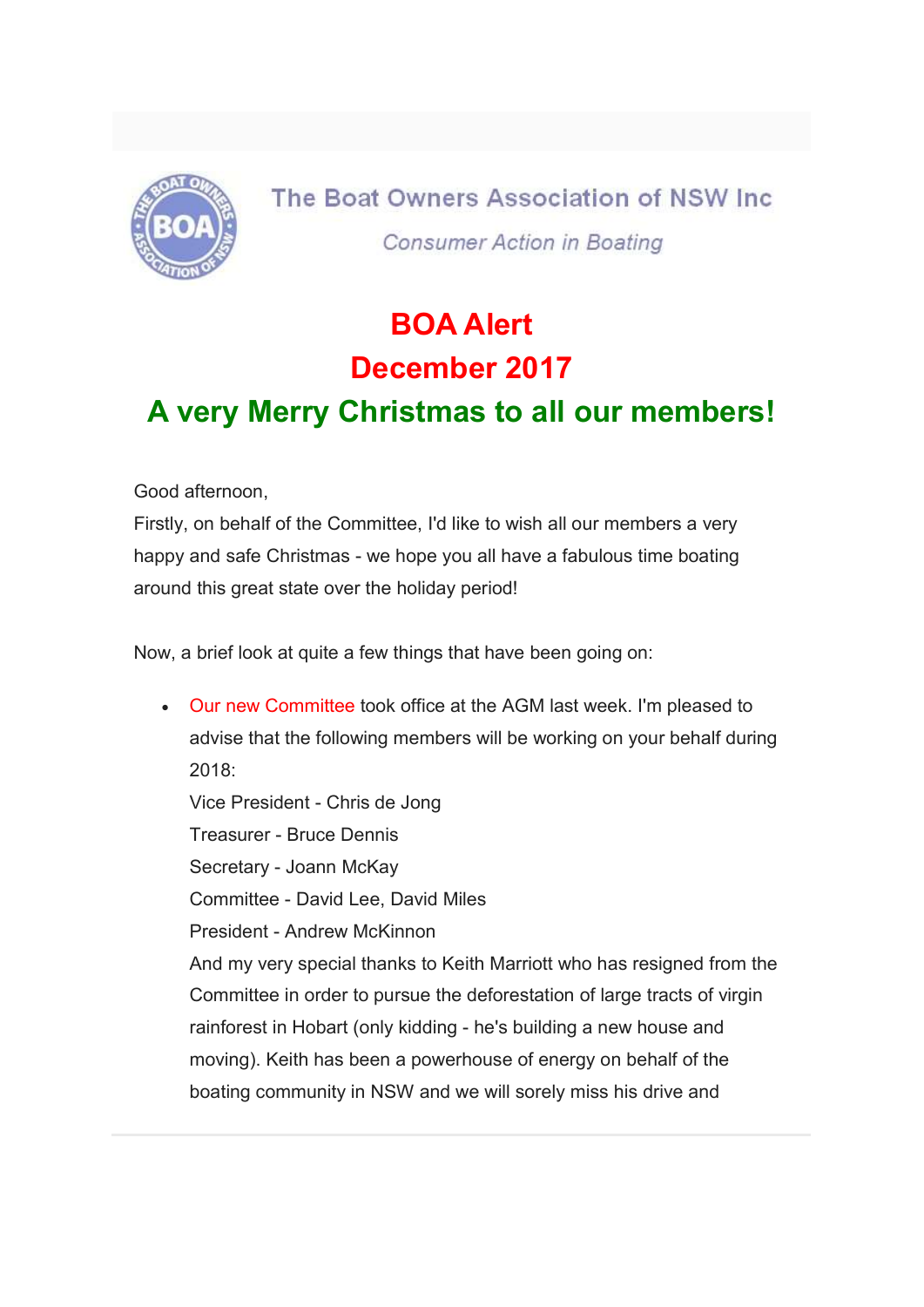enthusiasm.

- The new Bays Precinct Masterplan has been released to read about what is happening down around the Fish Market and environs click here
- The Eden Breakwater Extension Project is in train. For information on changes to our vital southern port, please go to https://www.crownland.nsw.gov.au/crown\_lands/coastal-harbours-and-riverentrances/eden/port-development-project
- Our colleagues in the Recreational Fishers Alliance are very concerned about the way in which recreational fishing is being handled by the state government. To read about their concerns go to http://mailchi.mp/rfansw/qkbb4o7s77?e=8120207829
- Interested in seaplanes? Philip Dulhunty, OAM, gives a very entertaining precis of his early days as a seaplane pilot here - a brief but very entertaining read!
- Ever noticed a Dive Flag when you've been out on the water? According to boat owner and diver, David Frost, lot's of us don't seem to notice them! David offers some sage advice to both groups - read it here

### • Have a look at our new website!

We are building a new website which we hope will give members easier access to the topics and information that are of most value to you. It is a work-in-progress and we are very keen to hear about ideas you may have or things you'd like to see included.

Please have a look at www.boatowners.org.au - and we'd love your feedback!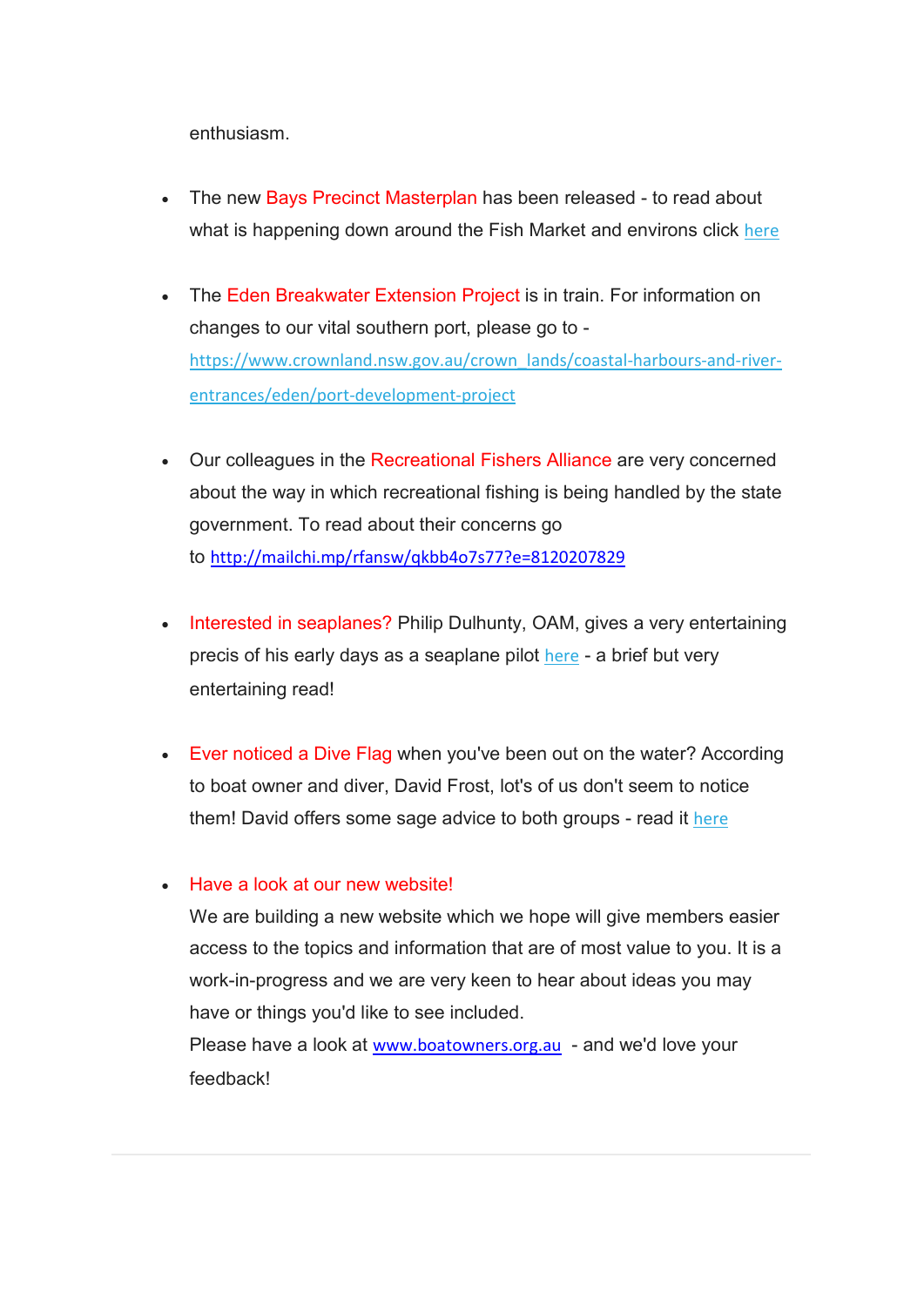### BIA introduces Advanced Skipper course - with discount for BOA members!

The Boating Industry Association (BIA) has announced the release of its Advanced Skipper course - an outstanding resource for all of us who use our state's great waterways.

This course will really help all of us to sharpen our boating skills - and as a BOA member you can enjoy a 10% discount on the (very modest) cost of the course.

To find out more, visit http://bit.ly/2fsFXbP

### • Marine Safety Enforcement Activities

NSW Police will begin random drug testing on waterways as part of a new marine safety enforcement program launched today. NSW Police Commissioner Mick Fuller was joined by Minister for Police, Troy Grant, to launch the Maritime Enhanced Enforcement Program (MEEP), which includes random alcohol and drug testing as well as a crackdown on dangerous or anti-social activity on the water. For more information click here

### Commemorating the centenary of White Bay Power Station

This year marks the 100-year anniversary of the start of full operations at White Bay Power Station. The heritage-listed former coal-fired power station was the longest serving of Sydney's metropolitan power stations, ceasing production on Christmas Day in 1983.

To commemorate this milestone, UrbanGrowth NSW Development Corporation will be working on a number of projects to preserve stories of the Power Station for future generations. Former Power Station workers and their families; local residents and businesses, local history and community groups, and others with a close connection to White Bay will have the opportunity to record their knowledge, memories and experiences of the area. If you or someone you know has memories to share, please get in touch with us by emailing us at

thebaysprecinct@ugdc.nsw.gov.au

We'll see you all again in 2018! Regards